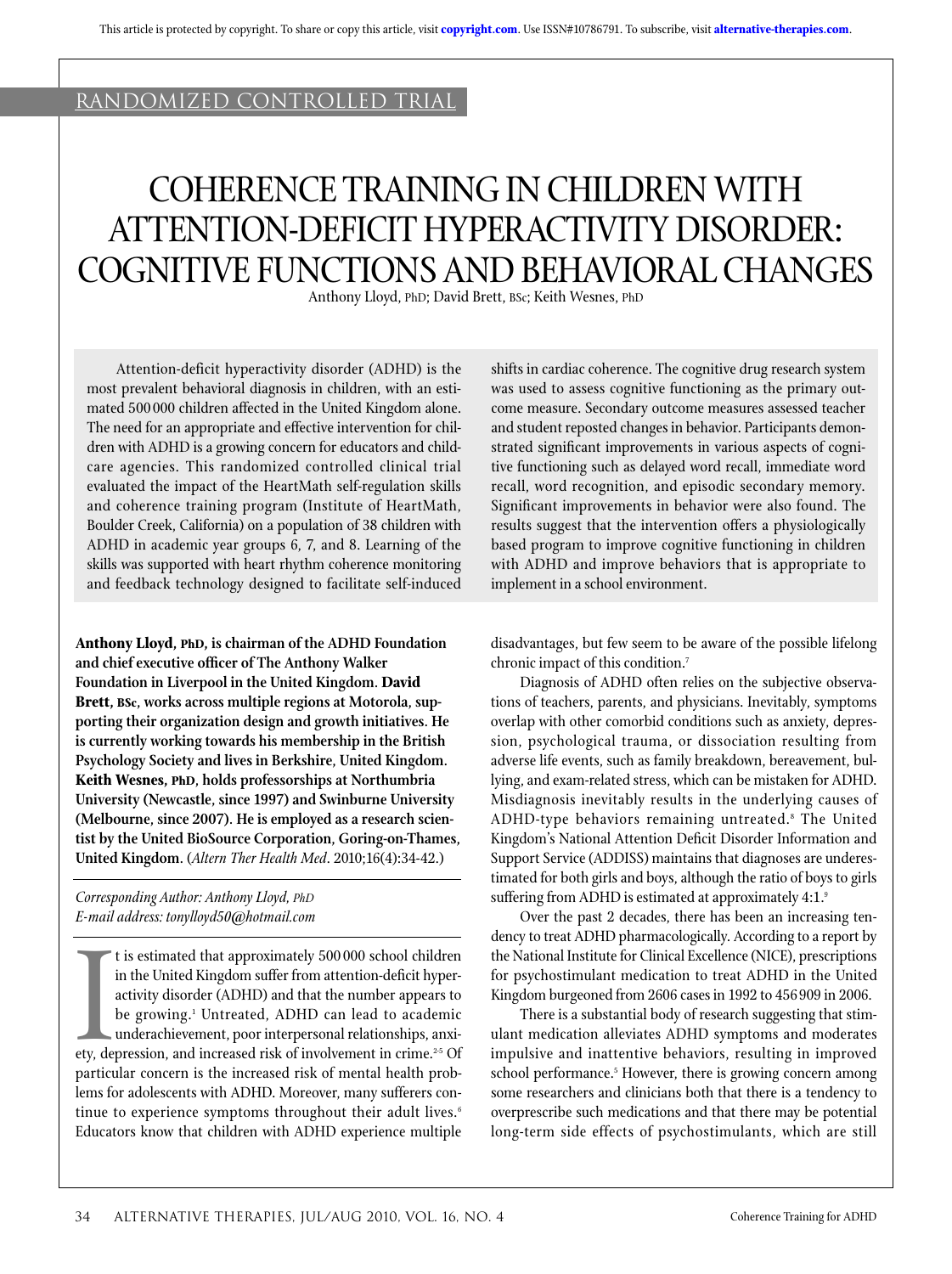unknown; some reports indicate they are not as efficacious as was previously reported.<sup>10</sup>

The British Psychological Society, ADDISS, physicians, and educators all recommend multimodal approaches to diagnosis and treatment so children affected by ADHD can better thrive and enjoy childhood. Multimodal approaches include counselling and advice on nutrition and parenting as well as specific approaches to increasing self-regulation skills for children who experience impulsive behaviors and inattention.

Emotional self-regulation underpins intellectual development and, therefore, academic attainment.<sup>11</sup> Research suggests that adolescents are ideally suited to learn emotional self-regulation due to enhanced neurogenesis and brain plasticity associated with this stage of development.<sup>11-14</sup> A growing body of research on brain development in infancy and adolescence suggests that emotional self-regulation can be learned by all children, including those affected by ADHD, with multiple benefits for well-being and potentially less reliance on psychostimulant medication.15-17

Learning and maintaining the capacity to self-regulate are based on one's ability to formulate coherent patterns of information that are coded in neural nets throughout the entire nervous system. Executive functions develop as the brain matures, and young adults acquire greater impulse control as they develop attentional control systems in the prefrontal cortex. However, in children with ADHD, executive functions and working memory are underdeveloped, thus undermining their ability to analyse, plan, and self-regulate behavior.

A substantial amount of the neural physiology literature suggests that the brain and nervous system construct is not linear or hierarchical but rather must be viewed as a dynamic, nonlinear, self-organizing, and self-regulating system that coordinates multiple systems both within and outside the organism, including cultural and social regulation and relationships.18 Therefore, understanding the biology of learning and self-regulation and how to optimize these processes must become one of the basic tenets of education, including curriculum design and delivery. It follows, therefore, that schools must provide the optimum environment for intellectual, emotional, and social development through the medium of psychophysiological balance, thus acknowledging the centrality of emotional processing systems in learning and development. We must explore how to best enable children to stay adaptable and resilient so that they can respond to changing environmental influences, maintain stability, and thrive.

Following the lead of many educational researchers, the Institute of HeartMath (IHM; Boulder Creek, California) has conducted research on the importance of emotional self-regulation and the physiology of optimal leaning and performance.<sup>19-21</sup> These researchers introduced the term *psychophysiological coherence* to describe how this state reflects a physiologic state characterized by increased synchronization, harmony, and efficiency in the interactions within and among the physiological, cognitive, and emotional systems. Coherence can be activated naturally with intentional shifts to a positive emotional state such as

appreciation, compassion, and love.<sup>22, 23</sup> This shift reflects increased synchronization in higher-level brain systems and between the two branches of the autonomic nervous system (ANS), as well as a shift in autonomic balance toward increased parasympathetic activity.<sup>21, 24</sup> These observations between increased physiological coherence and efficiency and positive emotions may provide an understanding of the mechanism that explains the growing number of documented correlations between positive emotions,<sup>25</sup> increased cognitive flexibility, creativity,<sup>26, 27</sup> broadened thought action repertoires, increased personal resources,<sup>28</sup> improved health, and increased longevity.<sup>29-31</sup>

One of the key indicators of the coherent state is changes in the heart rhythm created by the naturally occurring changes in beat-to-beat heart rate, called heart rate variability (HRV). HRV is more than an assessment of heart rate; it is a much deeper assessment of the complex interaction of the heart with multiple body systems, especially the brain. The amount of HRV is related to age, with younger individuals having higher levels than older ones.32 Abnormally low HRV, relative to one's age, is a strong and independent predictor of future health problems, including all causes of mortality.33,34 In addition, HRV, a psychophysiological marker of emotion regulation, is considered an important indicator of both physiological resilience and behavioral flexibility, and it reflects individuals' capacity to adapt effectively to stress and environmental demands.<sup>35</sup> For example, low HRV is associated with depression, $36$  ADHD, $37$  generalized anxiety, $38$  and depletion of the autonomic nervous system reserves, as well as numerous medical conditions.39-42

In addition to accumulated stress leading to lower levels of HRV, research has shown that stress-related emotions such as anxiety, fear, anger, and frustration produce state-specific heart rhythm patterns that appear incoherent-disordered and erratic.<sup>24,43,44</sup> Studies have shown that prefrontal cortex activity affects patterns of heart activity via modulation of the efferent fibers in the parasympathetic branch of the ANS<sup>45</sup>; therefore, disordered activity in higher-level brain systems can manifest as increased disorder in heart rhythm patterns. This desynchronization in the brain and autonomic nervous system reflected in the HRV patterns can impede the efficient flow of information throughout the psychophysiological systems and decrease cognitive performance.<sup>43</sup>

A range of HRV indices converge to implicate low parasympathetic activity and elevated sympathetic activity as a systemic inflexibility grounded in poor inhibitory control. Low parasympathetic activity has been linked with poor emotion regulation, decreased reactivity to various stimuli, increased stress vulnerability, delinquency risk in preadolescent boys,<sup>46</sup> and antisocial behavior.47 In contrast, greater parasympathetic activity has been associated with increased physiological and behavioral flexibility, responsiveness to the environment, stress resiliency, and emotion regulation ability.<sup>48,49</sup>

Evidence suggests that high parasympathetic activity also enhances cognitive processes involved in learning, including attentional capacity $50-54$  and verbal memory.<sup>55</sup> These findings establish a clear link between HRV measures and key aspects of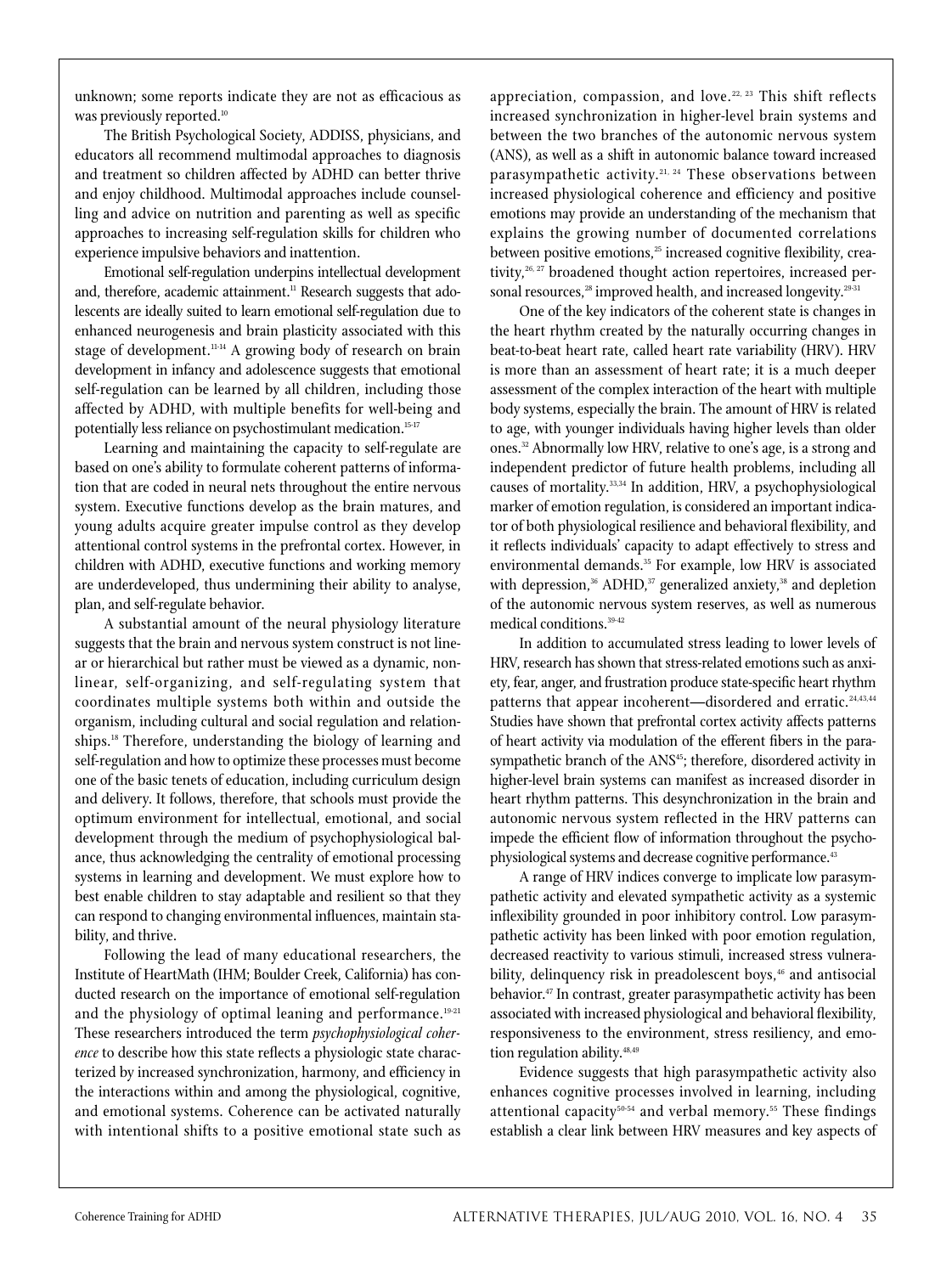affect and behavior regulation. The inhibition or self-control of immediate, automatic responses is a key component of adaptive, flexible behavior.

A recent study also found that resting levels of HRV are associated with individual differences in cognitive performance and higher levels of resting HRV were associated with superior performance on tasks requiring executive functions. The research concluded that HRV can be manipulated in order to improve cognitive function. Thus, HRV coherence feedback can play a significant role in helping to increase HRV and both afferent and efferent vagal activity.<sup>20,56</sup>

IHM has developed a system designed to enhance emotional self-regulation. This system includes a set of heart-focused techniques designed to enable individuals to obtain greater selfmanagement; learning of the skills is supported by a PC-based HRV coherence-monitoring device. These techniques and technology offer an approach for facilitating learning states and impulse control that involves a physiological shift. Coherencebuilding interventions have indicated that HRV coherence is associated with improvements in autonomic nervous system function, $24$  immune and hormonal system function, $57$  and cognitive functioning.46,58 An investigation undertaken in Merseyside, England, employed externally validated measures to demonstrate the impact of heart-focused breathing, simultaneous activation of positive emotions, and easy-to-use non-invasive HRV coherence feedback–controlled computer games to improve cognitive functioning. A recent study also employing the use of biofeedback computer games<sup>59</sup> demonstrated improved IQ scores in children with ADHD. The HeartMath (HM) system is now being employed in diverse applications in several schools throughout the United Kingdom, and evidence from pilot studies conducted there indicate that this training could help pupils build resilience to environmental stressors in a school context.

## **Methods**

This study used a randomized controlled design to assess the potential benefits of providing a non-pharmacological–based self-regulation training developed for children with a clinical diagnosis (*DSM-IV*) of ADHD. The primary hypothesis was that the HM training would diminish the effects of ADHD by improving cognitive function and ability to self-regulate behaviors. Ethical approval (institutional review board) for the study was obtained from the Wirral Children's Services and Liverpool John Moores University Ethics Committee, and parental and participant consent was obtained in writing.

## **PARTICIPANTS**

Participants were recruited from three secondary Schools (Plessington Catholic Technology College, Bebington High School, and Mosslands High) and two primary schools in Wirral Local Authority that agreed to participate in the study. Thirtynine students aged 9 to 13 years (M=35, F=4) meeting the diagnostic criteria of *DSM-IV* for ADHD were recruited for the study. All participants agreed to keep existing medication regimens

constant, to not take part in any other study, and to refrain from starting a new weight-reduction program or new sports program for the duration of study. Participation selection was blind to the assessors and randomized within the schools from which the students were recruited; participants did not know which groups were control or experimental.

Ethical considerations necessitated that all participating students would have the opportunity to benefit from the HM intervention. Therefore, a control group that did not receive an active intervention was not included in the design. Thus, the participants randomly assigned to the control group (active placebo) for the first 6 weeks then participated in the HM intervention during the following 6 weeks. Logistical difficulties and human resourcing limitations were such that 14 children received only the HM intervention and 22 children were provided with both the active placebo (Legos) and the HM intervention. Two children received only the active placebo as a result of changing schools and were therefore dropped from the analysis.

The interventions were delivered by a learning support and research assistant and designated staff members in each of the schools who were rigorously trained in the HM, Lego, and Cognitive Drug Research measurement system (CDR Ltd, Goring-on-Thames, Oxfordshire, United Kingdom) assessment protocols. Both control and experimental interventions were conducted daily during sessions of 20 minutes' duration in the same room and by the same staff member over a period of 6 weeks. Participants in the experimental group were taught three HM emotional self-regulation techniques by an adult learning assistant who supervised their practice over the 6-week period. Two of the techniques, Neutral and Quick coherence, are designed as emotion-refocusing tools, and the third, called the Heart Lock-In, as an emotional restructuring technique.

All of these techniques involve shifting one's focus of attention to the area around the heart and breathing easily and slowly as if one were breathing through the chest area. The Quick coherence and Heart Lock-In tools include activation of a positive emotion. The participants were encouraged to use the techniques regularly in school and at home. Heart Lock-In involves selfgenerating and sustaining a positive emotional state for 5 to 10 minutes and was the primary technique practiced in the one-on-one sessions with the learning assistant.

Learning of the Heart Lock-In technique was facilitated with an HRV coherence-feedback technology called the emWave Desktop, designed to objectively monitor and relay the students' level of heart rhythm coherence. The technology was used as a training aid to confirm that the students were in fact attaining a state of increased psychophysiological coherence. The system uses a pulse sensor that is clipped to the student's ear lobe. During the emWave sessions, visual feedback on coherence levels was provided to the children as they played one of the games included with the system, which is controlled by the user's level of HRV coherence. Students started with the "Rainbow Game," which lasts for 5 minutes. They were instructed to play the game twice during the 20-minute sessions. Two other games were available; students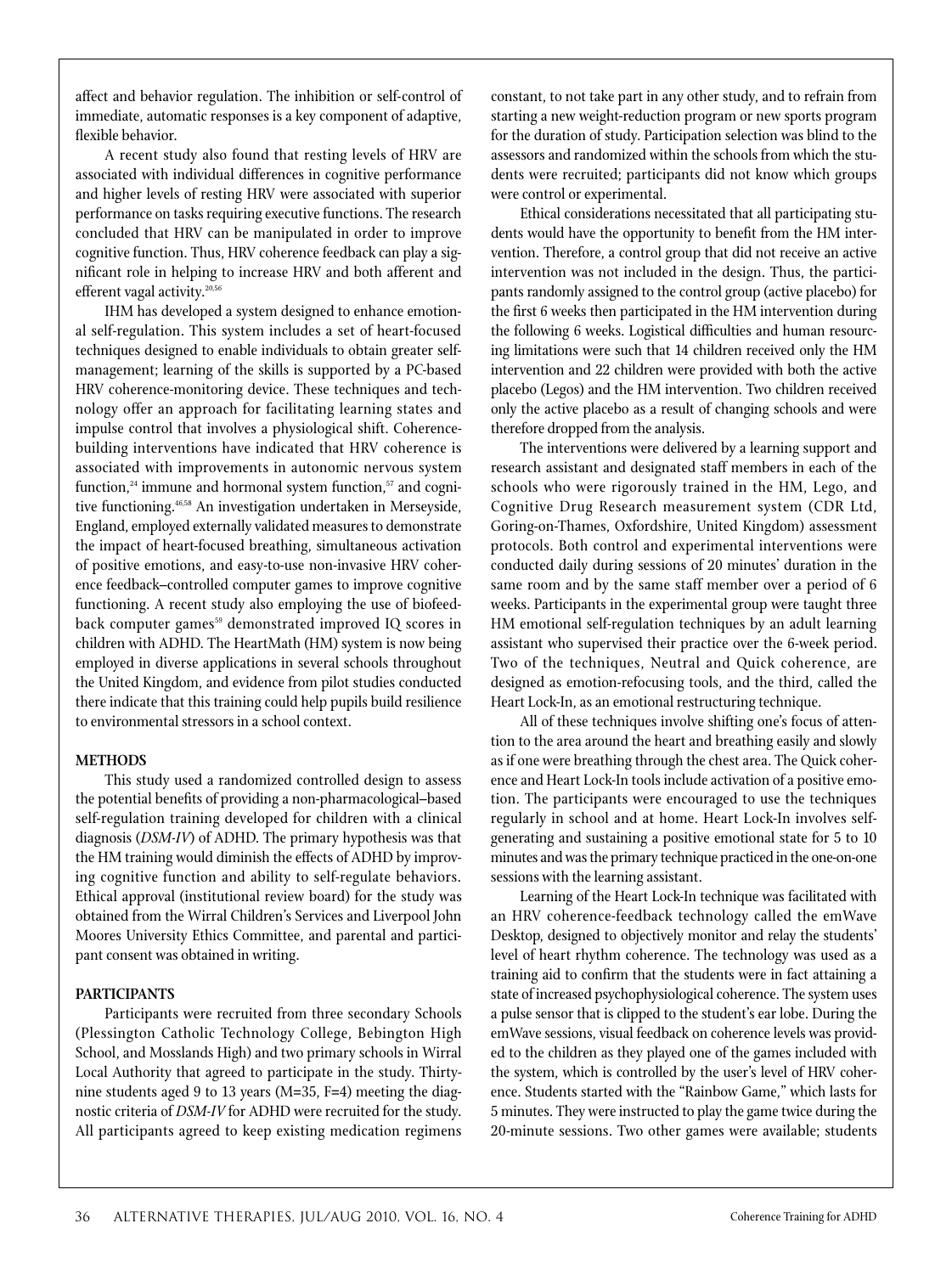could play them when they had mastered the rainbow game. While practicing with the emWave, students also listened to musical tracks from the Quiet Joy CD, which is designed to promote emotional balance and physiological coherence. Progress was monitored on the system's tracking function, which records physiological coherence ratios across the various sessions.

An active control group was employed to control for changes due to the increased attention and time spent with the staff member who provided the intervention. The active placebo control used Lego building blocks to construct models of the student's choice. Lego was chosen as an active placebo because there is evidence of its efficacy as a therapeutic medium.<sup>60</sup> Several models and their component parts were available, and the students were allowed to complete as much of a puzzle as possible in the 20-minute sessions. There was no "pass" or "fail" element to the task, and participants were allowed to continue building the model for more than one session if necessary.

## **Measures**

Cognitive function was assessed with the CDR. A selection of tasks from this computer-based assessment was presented on each testing session to allow for repeated assessment by presenting different but equivalent stimuli. All tasks are computercontrolled, the information presented on a notebook computer and the responses recorded via a response module containing two buttons, one marked "no" and the other, "yes." The tasks and corresponding measures are specific to different aspects of human cognition in order to determine a profile of cognitive efficiency for the participant. Each task is comprehensively assessed so that strategy changes cannot be misinterpreted as changes in cognitive efficiency, such as improved speed at the expense of accuracy. The test battery takes approximately 25 minutes to perform, and the tasks were administered in the following order: immediate word recall, picture presentation, simple reaction time, digit vigilance, choice reaction time, spatial working memory, numeric working memory, delayed word recall, word recognition, and picture recognition.

A signal-detection theory index of sensitivity is used for the working memory and recognition tasks to provide an overall measure of quality of recognition. This sensitivity index (SI) is calculated from formulae presented by Frey and Colliver<sup>61</sup> and combines the accuracy scores to the original as well as the novel (distracter) information. Thus, the sensitivity index, by combining the ability to identify previously presented items and to correctly reject items which were not previously presented, represents the overall ability of the volunteer to recognize (or be sensitive to) the task information. For all practical purposes, this score ranges from 0 to 1. A score of 1 represents perfect recognition performance—all of the previously presented items are correctly identified, and all distracters are correctly rejected as being novel. At the other extreme, a score of 0 represents chance performance or total insensitivity to the task information. In addition to the analysis of the individual measures, five combined scores based on the outcome of factor analysis are used to further characterize the data $62$ : power of attention, which in everyday terms reflects levels of effortful concentration; continuity of attention, which reflects the ability of the volunteer to sustain concentration; quality of working memory, which reflects how well volunteers can maintain a string of digits in working memory by continual rehearsal and how well they can hold information about the spatial location of information in working memory; quality of episodic secondary memory, which reflects how well the volunteer can recall the words in the immediate and delayed word recall tasks, as well as how well they can correctly recognize the same words, and correctly recognize the pictures. This factor thus reflects the ability to store, hold, and retrieve information of an episodic nature (eg, an event, a name, an object, a scene, an appointment), and speed of memory, the fifth score, reflects the time it takes to correctly decide whether or not an item is held in working memory or to correctly decide whether or not an item is held in episodic secondary memory. CDR Ltd designed a version specifically for children for a study investigating the impact of not eating breakfast on learning,<sup>63</sup> which was also used in a large international trial with child participants investigating psychotropic drugs for epilepsy.<sup>64</sup>

The CDR test battery was administered by the adult learning assistants and the data independently analyzed and validated by CDR Ltd on a double-blind basis. Cognitive function was assessed three times in a group of 22 students who first completed a 6-week period interacting with Legos (active placebo) and then participating in the HM intervention (group 1). The assessments were conducted prior to the start of the intervention (time 1, or baseline), again 6 weeks later after completing the Lego sessions (time 2), and again 6 weeks later after completing the HM training (time 3). An additional 14 students (group 2) participated only in the HM training sessions. The CDR assessment was completed twice, preand postintervention. To ensure external validity of the testing, four training sessions on the CDR test were completed by each student within 2 weeks before the time 1 assessment.

The Strengths and Difficulties Questionnaire (S11-16 and T 4-16) was the primary secondary measure and is widely used to determine the emotional well-being of children. It collects information on 25 attributes, both positive and negative, which are divided between five scales: emotional symptoms, conduct problems, hyperactivity/inattention, peer relationships, and prosocial behavior.<sup>7</sup> This questionnaire was completed by the students and teacher. The scores from the various scales were combined to establish an overall "Difficulties" score and a prosocial behavior score.

Discussions with educational psychologists and pastoral staff in the schools resulted in a decision not to capture quantitative data from parents. The view was that the researcher was likely to gain more information if this was approached in an informal way. Therefore, parents were not asked to complete a formal rating scale but were provided feedback on observed changes in behavior at home. The secondary outcome data relating to behavior were seen as enriching the investigation and offering suggestions for further research.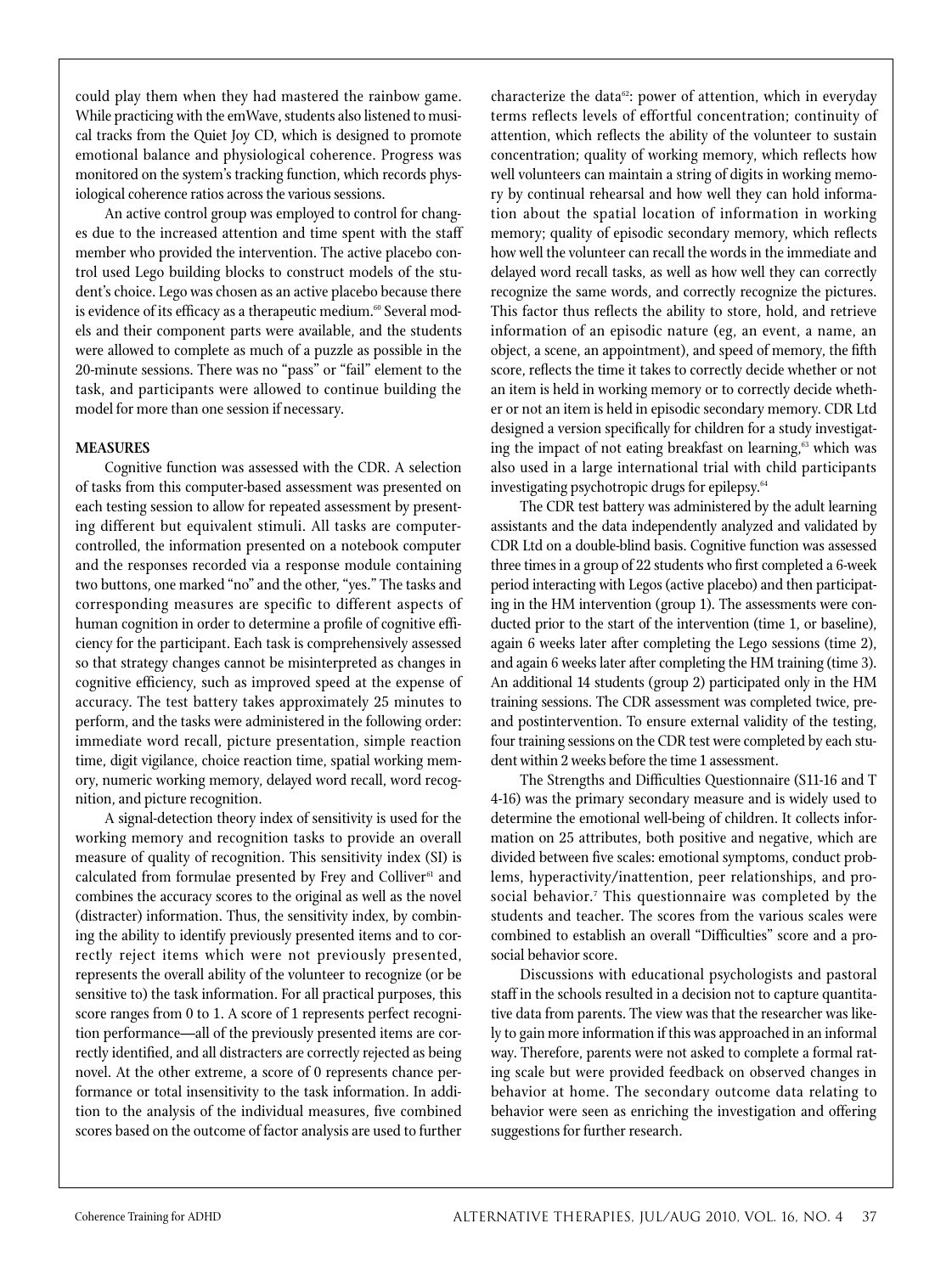| TABLE 1 Between-groups Analysis of Covariance (ANCOVA), Baseline Adjusted Before-After Change |                 |           |                              |                     |                  |               |  |  |  |  |
|-----------------------------------------------------------------------------------------------|-----------------|-----------|------------------------------|---------------------|------------------|---------------|--|--|--|--|
|                                                                                               | $HM(n=14)$      |           | <b>Active Control (n=21)</b> | <b>Group Effect</b> |                  |               |  |  |  |  |
|                                                                                               | Adj Mean Change | <b>SE</b> | Adj Mean Change              | <b>SE</b>           | $\mathbf F$      | P<            |  |  |  |  |
| Immediate word recall                                                                         | 5.49            | 3.85      | 5.87                         | 3.12                | 0.01             | <sub>ns</sub> |  |  |  |  |
| Delayed word recall                                                                           | 8.80            | 4.07      | 9.37                         | 3.31                | 0.01             | <sub>ns</sub> |  |  |  |  |
| Word recognition, speed                                                                       | $-20.30$        | 51.59     | $-20.23$                     | 41.65               | $\boldsymbol{0}$ | <sub>ns</sub> |  |  |  |  |
| Word recognition, sensitivity                                                                 | 0.25            | 0.05      | 0.03                         | 0.04                | 11.23            | .01           |  |  |  |  |
| Picture presentation, speed                                                                   | $-31.48$        | 46.93     | 22.10                        | 38.20               | 0.77             | <sub>ns</sub> |  |  |  |  |
| Picture presentation,<br>sensitivity                                                          | 0.01            | 0.06      | 0.01                         | 0.05                | $\boldsymbol{0}$ | <sub>ns</sub> |  |  |  |  |
| Power of attention                                                                            | $-6.84$         | 31.91     | 43.98                        | 25.82               | 1.47             | <sub>ns</sub> |  |  |  |  |
| Continuity of attention                                                                       | 0.40            | 2.37      | $-1.51$                      | 1.94                | 0.39             | ns            |  |  |  |  |
| Quality of episodic secondary<br>memory                                                       | 45.30           | 13.84     | 19.24                        | 11.25               | 2.09             | <sub>ns</sub> |  |  |  |  |
| Quality of verbal episodic<br>secondary memory                                                | 43.18           | 10.15     | 16.61                        | 8.18                | 3.91             | .057          |  |  |  |  |
| Quality of working memory                                                                     | 0.03            | 0.06      | 0.10                         | 0.05                | 0.72             | <sub>ns</sub> |  |  |  |  |
| Speed of memory                                                                               | $-152.37$       | 118.36    | $-180.49$                    | 95.59               | 0.03             | <sub>ns</sub> |  |  |  |  |



# **Results**

The comparison between group 1 (active control) and group 2 (HM intervention) was analyzed by analysis of covariance (ANCOVA) with group as a fixed factor and baseline measurement as the covariate. Each CDR cognitive function measure was

assessed individually.

The data for group 1 were subject to a mixed-model repeated measures analysis of variance (ANOVA), with the successive assessment visits fitted as a fixed factor and the subjects as a random factor. Where a main effect of assessment visits was identified, *t*-tests on the differences of least square means between the three assessment visits were conducted to identify where the differences lay.

The data for group 2 were combined with the equivalent sessions for the 21 children in group 1 and were subjected to a split-plot repeated measures mixed-model ANOVA. Assessment visits (pre- and post-), group (active control, HM intervention), and the interaction between were fitted to the ANOVA as fixed factors, and the subjects as a random factor. Depending on the significance of the fixed effects, appropriate comparisons between the groups and assessment visits were made to identify the nature of any effects. For all assessments, the 5% level of significance was adopted, and 2-tailed testing was applied.

Between-groups comparisons (ANCOVA) are shown in Table 1 and Figure 1. There were two notable findings. There was a significant difference in word recognition sensitivity (*P*<.01) and a marginally significant difference in quality of verbal episodic secondary memory (*P*<.057), where the HM group performed better on both assessments.

Table 2 and Figure 2 show the results for the repeated measures ANOVA for group 1. There were no significant differences between before and after the 6 weeks of Lego sessions. There were significant differences after the 6 weeks of HM intervention sessions. Delayed word recall (long-term memory) (*P*<.01), immediate word recall (short-term memory) (*P*<.01), and quality of verbal episodic memory (*P*<.01) all improved.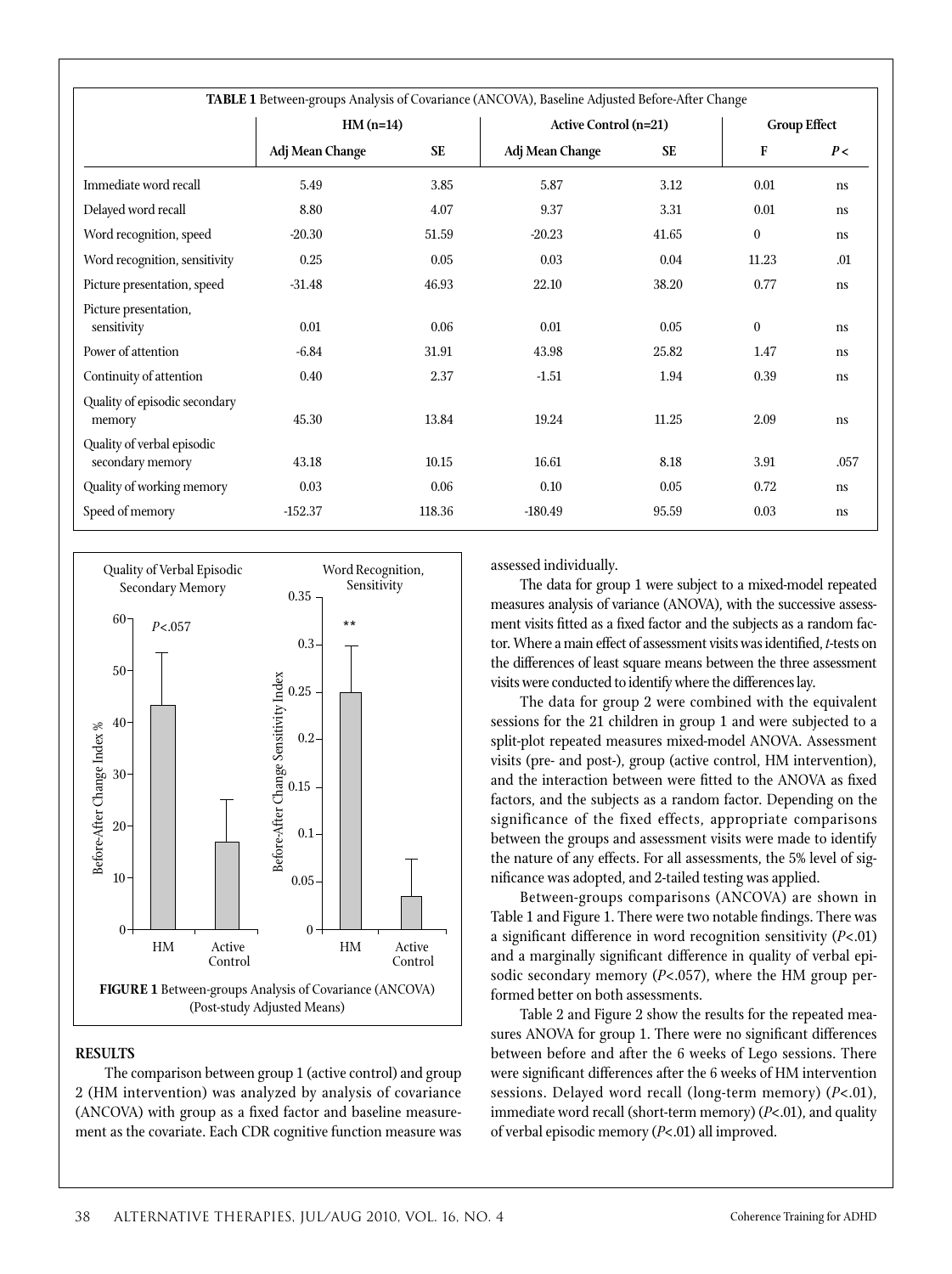| TABLE 2 Active Waiting Control Group Mixed Model Repeated Measures ANOVA (n=21) |                                            |           |          |           |                          |                                           |          |                        |         |               |          |           |         |     |
|---------------------------------------------------------------------------------|--------------------------------------------|-----------|----------|-----------|--------------------------|-------------------------------------------|----------|------------------------|---------|---------------|----------|-----------|---------|-----|
| <b>Least Squares Means</b>                                                      |                                            |           |          |           |                          | <b>Differences of Least Squares Means</b> |          |                        |         |               |          |           |         |     |
|                                                                                 | <b>Before Lego</b><br>After Lego/Before HM |           | After HM |           | <b>Before-After Lego</b> |                                           |          | <b>Before-After HM</b> |         |               |          |           |         |     |
|                                                                                 |                                            |           |          |           |                          |                                           | Mean     |                        |         |               | Mean     |           |         |     |
|                                                                                 | Mean                                       | <b>SE</b> | Mean     | <b>SE</b> | Mean                     | <b>SE</b>                                 | Diff     | <b>SE</b>              | t       | P<            | Diff     | <b>SE</b> | t       | P<  |
| Delayed word                                                                    |                                            |           |          |           |                          |                                           |          |                        |         |               |          |           |         |     |
| recall                                                                          | 22.54                                      | 4.02      | 30.79    | 4.02      | 42.54                    | 4.02                                      | 8.25     | 4.25                   | 1.94    | <sub>ns</sub> | 11.75    | 4.25      | 2.77    | .01 |
| Immediate word                                                                  |                                            |           |          |           |                          |                                           |          |                        |         |               |          |           |         |     |
| recall                                                                          | 38.10                                      | 3.43      | 42.54    | 3.43      | 52.70                    | 3.43                                      | 4.44     | 3.65                   | 1.22    | <sub>ns</sub> | 10.16    | 3.65      | 2.79    | .01 |
| Word recognition,                                                               |                                            |           |          |           |                          |                                           |          |                        |         |               |          |           |         |     |
| sensitivity                                                                     | 0.63                                       | 0.05      | 0.64     | 0.05      | 0.72                     | 0.05                                      | 0.01     | 0.05                   | 0.15    | ns            | 0.08     | 0.05      | 1.50    | ns  |
| Word recognition,                                                               |                                            |           |          |           |                          |                                           |          |                        |         |               |          |           |         |     |
| speed                                                                           | 877.34                                     | 39.95     | 882.35   | 39.95     | 877.58                   | 39.95                                     | 5.01     | 44.23                  | 0.11    | <sub>ns</sub> | $-4.77$  | 44.23     | $-0.11$ | ns  |
| Picture                                                                         |                                            |           |          |           |                          |                                           |          |                        |         |               |          |           |         |     |
| presentation,                                                                   |                                            |           |          |           |                          |                                           |          |                        |         |               |          |           |         |     |
| sensitivity                                                                     | 0.71                                       | 0.06      | 0.73     | 0.06      | 0.67                     | 0.06                                      | 0.02     | 0.06                   | 0.31    | <sub>ns</sub> | $-0.06$  | 0.06      | $-0.98$ | ns  |
| Picture                                                                         |                                            |           |          |           |                          |                                           |          |                        |         |               |          |           |         |     |
| presentation,                                                                   |                                            |           |          |           |                          |                                           |          |                        |         |               |          |           |         |     |
| speed                                                                           | 940.03                                     | 39.95     | 976.42   | 39.95     | 954.16                   | 39.95                                     | 36.39    | 42.53                  | 0.86    | ns            | $-22.26$ | 42.53     | $-0.52$ | ns  |
| Quality of episodic<br>secondary                                                |                                            |           |          |           |                          |                                           |          |                        |         |               |          |           |         |     |
| memory                                                                          | 189.36                                     | 13.76     | 206.35   | 13.76     | 229.53                   | 13.76                                     | 16.98    | 12.82                  | 1.32    | <sub>ns</sub> | 23.18    | 12.82     | 1.81    | ns  |
| Quality of verbal                                                               |                                            |           |          |           |                          |                                           |          |                        |         |               |          |           |         |     |
| episodic second-                                                                |                                            |           |          |           |                          |                                           |          |                        |         |               |          |           |         |     |
| ary memory                                                                      | 120.31                                     | 10.31     | 133.97   | 10.31     | 163.81                   | 10.31                                     | 13.65    | 9.53                   | 1.43    | <sub>ns</sub> | 29.85    | 9.53      | 3.13    | .01 |
| Power of attention                                                              | 1296.61                                    | 34.11     | 1348.27  | 34.11     | 1321.10                  | 34.11                                     | 51.66    | 32.95                  | 1.57    | ns            | $-27.17$ | 32.95     | $-0.82$ | ns  |
| Continuity of                                                                   |                                            |           |          |           |                          |                                           |          |                        |         |               |          |           |         |     |
| attention                                                                       | 75.27                                      | 2.66      | 73.65    | 2.66      | 74.52                    | 2.66                                      | $-1.62$  | 1.95                   | $-0.83$ | <sub>ns</sub> | 0.87     | 1.95      | 0.45    | ns  |
| Quality of working                                                              |                                            |           |          |           |                          |                                           |          |                        |         |               |          |           |         |     |
| memory                                                                          | 1.53                                       | 0.09      | 1.63     | 0.09      | 1.57                     | 0.09                                      | 0.09     | 0.11                   | 0.85    | ns            | $-0.06$  | 0.11      | $-0.52$ | ns  |
| Speed of memory                                                                 | 3358.92                                    | 107.22    | 3264.33  | 107.22    | 3288.32                  | 107.22                                    | $-94.60$ | 84.20                  | $-1.12$ | <sub>ns</sub> | 23.99    | 84.20     | 0.28    | ns  |
|                                                                                 |                                            |           |          |           |                          |                                           |          |                        |         |               |          |           |         |     |

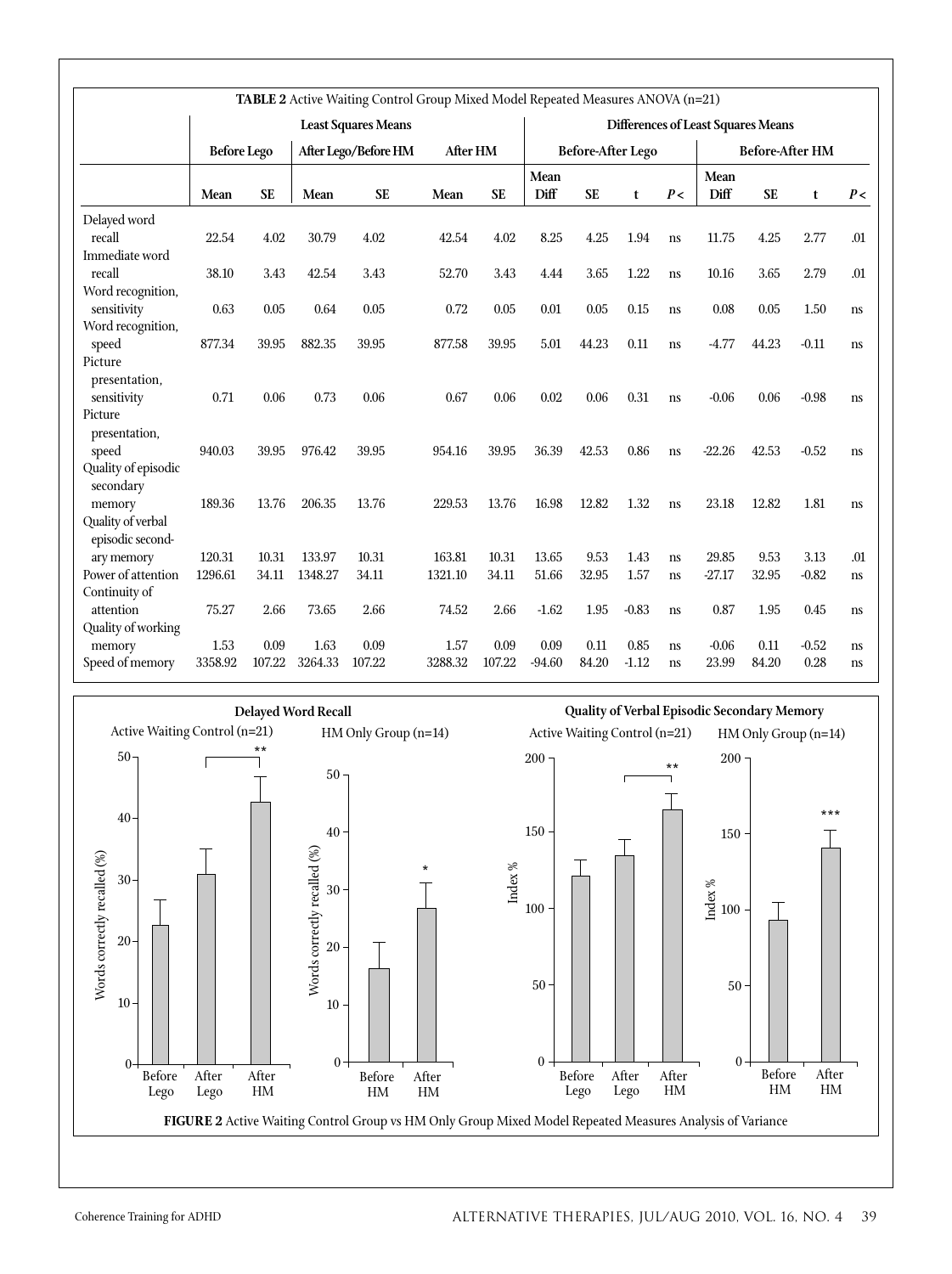In the mixed-model ANOVA for group 2, there were also significant differences after the HM intervention sessions. Delayed word recall (*P*<.05), word recognition sensitivity (speed and accuracy) (*P*<.001), quality of episodic secondary memory (*P*<.001) and quality of verbal episodic secondary memory (*P*<.001) all improved (Table 3 and Figure 2).

Table 4 shows the mixed-model ANOVA results for the combination of students from groups 1 and 2 who participated in the HM intervention. There were significant differences after the HM intervention. Delayed word recall ( $P$  < .01), immediate word recall ( $P < .01$ ), word recognition sensitivity ( $P < .001$ ), quality of episodic secondary memory (*P* < .001) and quality of verbal episodic secondary memory (*P*<.001) all improved.

An analysis of the of the Strengths and Difficulties Questionnaire for differences between groups 1 and 2 (Mann-Whitney U test) found significant differences in difficulties scores in both student-  $(P = .044)$  and teacher-  $(P = .001)$  reported data sets (data not show). There was a positive trend that did not reach significance in pro-social scores.

Qualitative data from participants, teachers, and parents were collected to inform the researchers of potential effects not captured in the formal measures and to help identify unexpected outcomes or trends.

Interviews were conduced with 32 parents. Without excep-

| <b>TABLE 3 HM Intervention Group Mixed Model ANOVA (n=14)</b> |         |                  |         |           |                          |           |         |               |  |  |
|---------------------------------------------------------------|---------|------------------|---------|-----------|--------------------------|-----------|---------|---------------|--|--|
|                                                               |         | <b>Before HM</b> |         | After HM  | <b>Paired Difference</b> |           |         |               |  |  |
|                                                               | Mean    | <b>SE</b>        | Mean    | <b>SE</b> | Mean                     | <b>SE</b> | t       | P<            |  |  |
| Delayed word recall                                           | 16.19   | 4.43             | 26.67   | 4.43      | 10.48                    | 5.05      | 2.07    | .05           |  |  |
| Immediate word recall                                         | 32.38   | 3.85             | 40.00   | 3.85      | 7.62                     | 4.79      | 1.59    | ns            |  |  |
| Word recognition, sensitivity                                 | 0.49    | 0.06             | 0.77    | 0.06      | 0.29                     | 0.06      | 4.46    | .001          |  |  |
| Word recognition, speed                                       | 1001.39 | 53.30            | 943.24  | 53.30     | $-58.16$                 | 54.22     | $-1.07$ | ns            |  |  |
| Picture presentation, sensitivity                             | 0.77    | 0.07             | 0.77    | 0.07      | 0.00                     | 0.05      | $-0.05$ | ns            |  |  |
| Picture presentation, speed                                   | 1009.90 | 53.08            | 956.97  | 53.08     | $-52.92$                 | 65.74     | $-0.81$ | ns            |  |  |
| Quality of episodic secondary memory                          | 167.85  | 15.36            | 216.55  | 15.36     | 48.70                    | 12.30     | 3.96    | .001          |  |  |
| Quality of verbal episodic secondary memory                   | 92.85   | 11.19            | 140.48  | 11.19     | 47.62                    | 11.26     | 4.23    | .001          |  |  |
| Power of attention                                            | 1393.44 | 45.51            | 1375.08 | 45.51     | $-18.37$                 | 41.08     | $-0.45$ | ns            |  |  |
| Continuity of attention                                       | 74.45   | 3.04             | 75.02   | 3.04      | 0.57                     | 2.60      | 0.22    | <sub>ns</sub> |  |  |
| Quality of working memory                                     | 1.51    | 0.11             | 1.55    | 0.11      | 0.04                     | 0.12      | 0.34    | ns            |  |  |
| Speed of memory                                               | 3797.03 | 167.73           | 3515.82 | 167.73    | $-281.21$                | 145.91    | $-1.93$ | ns            |  |  |

| <b>TABLE 4</b> All HM Intervention Participants Mixed Model ANOVA (n=35) |         |                  |         |           |                          |           |         |               |  |  |
|--------------------------------------------------------------------------|---------|------------------|---------|-----------|--------------------------|-----------|---------|---------------|--|--|
|                                                                          |         | <b>Before HM</b> |         | After HM  | <b>Paired Difference</b> |           |         |               |  |  |
|                                                                          | Mean    | <b>SE</b>        | Mean    | <b>SE</b> | Mean                     | <b>SE</b> | t       | P<            |  |  |
| Delayed word recall                                                      | 23.49   | 2.86             | 34.60   | 2.86      | 11.11                    | 3.26      | 3.41    | .01           |  |  |
| Immediate word recall                                                    | 37.46   | 2.49             | 46.35   | 2.49      | 8.89                     | 3.10      | 2.87    | .01           |  |  |
| Word recognition, sensitivity                                            | 0.56    | 0.04             | 0.75    | 0.04      | 0.18                     | 0.04      | 4.4     | .001          |  |  |
| Word recognition, speed                                                  | 941.87  | 34.41            | 910.41  | 34.41     | $-31.46$                 | 35.00     | $-0.9$  | <sub>ns</sub> |  |  |
| Picture presentation, sensitivity                                        | 0.75    | 0.04             | 0.72    | 0.04      | $-0.03$                  | 0.03      | $-1.07$ | <sub>ns</sub> |  |  |
| Picture presentation, speed                                              | 993.16  | 34.26            | 955.57  | 34.26     | $-37.59$                 | 42.43     | $-0.89$ | <sub>ns</sub> |  |  |
| Quality of episodic secondary memory                                     | 187.10  | 9.91             | 223.04  | 9.91      | 35.94                    | 7.94      | 4.53    | .001          |  |  |
| Quality of verbal episodic secondary memory                              | 113.41  | 7.23             | 152.14  | 7.23      | 38.73                    | 7.27      | 5.33    | .001          |  |  |
| Power of attention                                                       | 1370.86 | 29.37            | 1348.09 | 29.37     | $-22.77$                 | 26.52     | $-0.86$ | ns            |  |  |
| Continuity of attention                                                  | 74.05   | 1.96             | 74.77   | 1.96      | 0.72                     | 1.68      | 0.43    | <sub>ns</sub> |  |  |
| Quality of working memory                                                | 1.57    | 0.07             | 1.56    | 0.07      | $-0.01$                  | 0.08      | $-0.09$ | <sub>ns</sub> |  |  |
| Speed of memory                                                          | 3530.68 | 108.27           | 3402.07 | 108.27    | $-128.61$                | 94.19     | $-1.37$ | <sub>ns</sub> |  |  |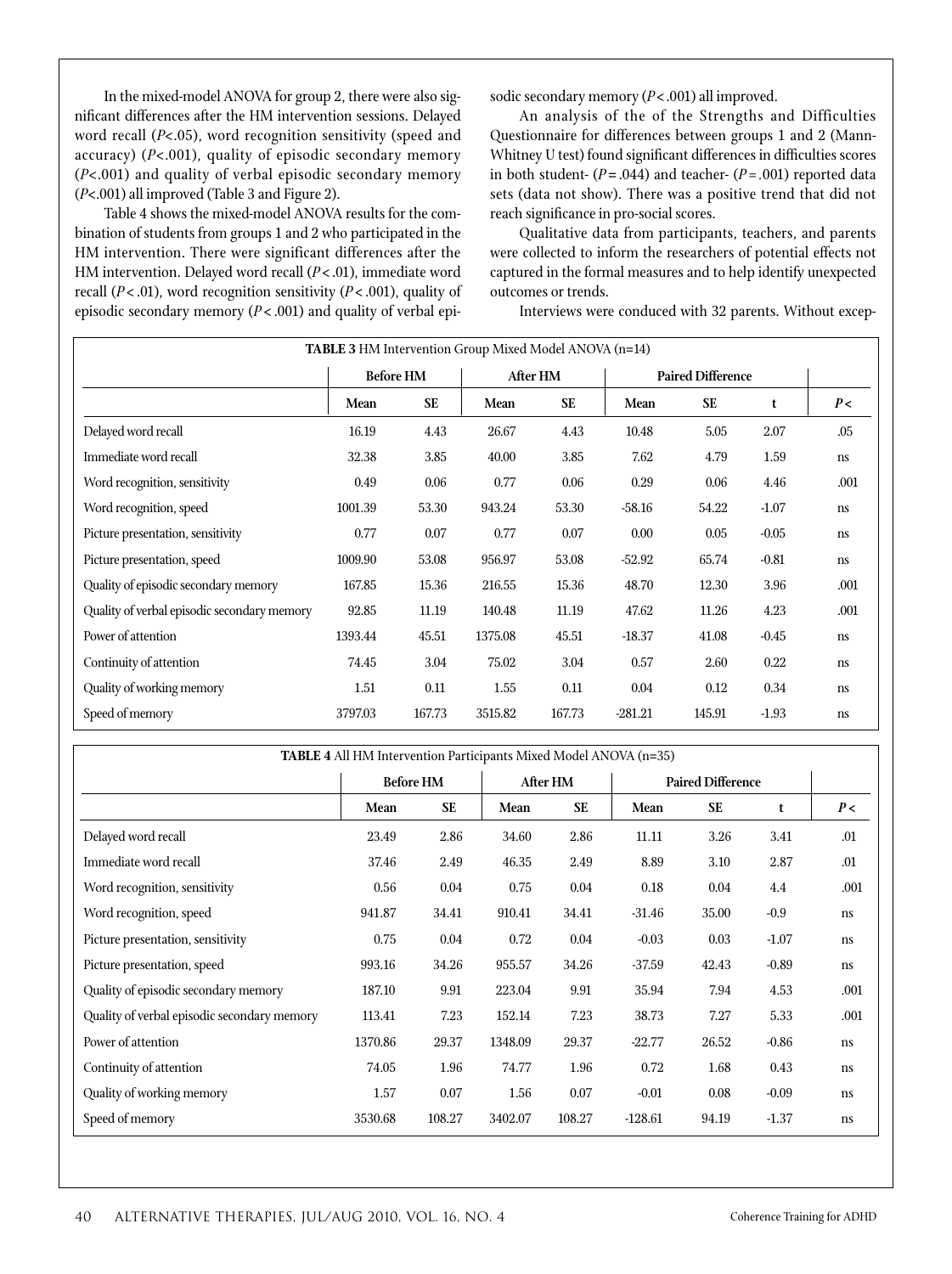tion, all stated they had seen improvements in their children's behavior at home. Surprisingly, all of the parents commented that there had been improvements in their children's sleep patterns. The feedback from both teachers and parents indicated that improvements in behavior were more evident after the HM intervention. Some of the parents noted that their child continued to practice the Lock-In technique after they had finished the program.

Of the children who participated, 37 stated they enjoyed the sessions, and 32 children said they continued to practice the HM Lock-In technique when asked 3 months after the training was completed. Of the nine primary school students who participated in the study, two were able to discontinue all medication use within 12 months. No data on changes in medication was available for the secondary school participants.

### **Limitations**

The self-reported questionnaire assessments of student behaviors completed by teachers and by pupils are subject to demand characteristics and multiple uncontrollable variables such as the culture of the school or adverse life events for the children participating in the study. Also the extent to which teachers in a secondary school context can truly know a child when they have limited contact inevitably undermines the validity of the questionnaires. However, the reduction in behavioral difficulties scores of 12% employing Strengths and Difficulties Questionnaires after a period of only 6 weeks was beyond the expectations of this study.

Unfortunately, there was inconsistency across the school sites relating to the capture of data on HRV coherence, and it was not possible to assess whether a correlation existed between the changes in individual coherence scores and cognitive function scores. Thus, the correlation between improved cognitive function and HRV can only be inferred but was not proven. However, a study involving 18 adult subjects conducted by CDR Ltd/ Bradford et al prior to this study identified a correlation between HRV coherence and improved cognitive functioning.<sup>58</sup> However, the results that were properly captured did indicate a large increase in coherence after HM training.

#### **Discussion**

There is a growing consensus among health and education practitioners that emotional regulation underpins intellectual development and academic attainment, ensuring an upward developmental trajectory extending beyond school. Cooper supports this view by emphasizing that without diversity and flexibility in the provisions for special-educational students' needs, children will increasingly be pathologized with educational pedagogy.65 The HM intervention is intended to help reset physiological and behavioral set points, potentially offering a more efficient behavioral change agent than other methods typically employed in the classroom.

The results of the investigation were significantly beyond what was expected. We did not expect to find such large gains in cognitive functions. The data also show that these improvements were not gained at the expense of speed. Moreover, questionnaire data from teachers indicated a significant reduction in difficult behaviors. Further solidifying students' self-regulation was their use of the Lock-In technique at home. In addition, parents who learned and practiced the techniques along with their children reported personal benefits themselves.

The findings of this study suggest that the HM system offers a unique intervention for building psychophysiological resilience leading to improved cognitive function and self-regulation of behaviors and offers a compelling case for future research to investigate the potential efficacy of these techniques and technology for improving cognitive functioning and behaviors for children who do not experience learning difficulties such as ADHD. The findings also suggest that a larger study to evaluate the efficacy of this system in students with ADHD would be of value. We suggest future studies include ADHD subtypes and include controls to assess if certain aspects of the HM system (heartfocused breathing, self-activation of positive emotions, HRV coherence feedback—or the synergy between them) provide the primary benefits.

#### **Acknowledgments**

The authors wish to thank all stakeholders; Wirral LEA Psychological Services; Hunter Kane Ltd, and CDR Ltd. The cognitive testing and analyses were provided free of charge by CDR Ltd and funding and staffing were provided by Wirral Local Authority. In particular, we appreciate all the efforts of the staff at the participating schools. Thanks also to David Brett and Professor Keith Wesnes for their contribution to the design of this investigation.

#### **References**

- 1. ADDISS. ADHD: Paying enough attention? Available at: www.addiss.co.uk/payingenoughattention.pdf. Accessed May 24, 2010.
- 2. Barkley RA. Behavioral inhibition, sustained attention and executive functions: constructing a unified theory of ADHD. *Psychol Bull.* 1997;121(1):65-94.
- 3. Green C, Chee K. *Understanding ADHD: A Parent's Guide to ADHD in Children*. London, UK: Vermillion; 1996.
- 4. Biederman J, Millberger S, Faraone SV, et al. Family-environment risk factors for attentiondeficit hyperactivity disorder. A test of Rutter's indicators of adversity. *Arch Gen Psychiatry.* 1995;52(6):464-470.
- 5. Biederman J, Faraone SV. The effects of attention-deficit/hyperactivity disorder on employment and household income. *Medscape Gen Med.* 2006;8(3):12.
- 6. Barkley RA. International Consensus Statement on ADHD. *J Am Acad Child Adolesc Psychiatr*. 2002;41(12):1389.
- 7. Goodman R. The Strengths and Difficulties Questionnaire: a research note. *J Child Psychol Psychiatry.* 1997;38(5):581-586.
- 8. Thakker V, Adler L. Depression and ADHD: What you need to know. *Medscape J Psychiatry Ment Health.* 2006;11(2).
- 9. Nadeau KG, Littman EB, Quinn PO. *Understanding Girls With AD/HD*. Silver Spring, MD: Advantage Books; 1999.
- 10. Jensen PS, Arnold LE, Swanson JM, et al. 3-year follow-up of the NIMH MTA study. *J Am Acad Child Adolesc Psychiatry.* 2007;46(8):989-1002.
- 11. LeDoux J. *The Synaptic Self: How Our Brains Become Who We Are*. New York, NY: Penguin; 2002.
- 12. Schore AN. The experience-dependent maturation of a regulatory system in the orbital prefrontal cortex and the origin of developmental psychopathology. *Dev Psychopathol.* 1996;8:55-87.
- 13. Schore AN. *Affect Regulation and the Origin of Self: The Neurobiology of Emotional Development*. Hillsdale, NJ: Lawrence Erlbaum; 1994.
- 14. Schore AN. *Affect Dysregulation and Disorders of the Self*. New York, NY: Norton; 2003.
- 15. Bavelier D. Neuroplasticity, developmental. In: Ramachandran VS, ed. *Encyclopedia of the Human Brain*. San Diego, CA: Academic Press; 2002:561-578.
- 16. Kaufman M. Meditation gives brain a charge, study finds. *Washington Post.* January 3, 2005:A5.
- 17. Begley S. *Train Your Mind, Change Your Brain: How a New Science Reveals Our Extraordinary Potential to Transform Ourselves*. New York, NY: Random House/Ballantine Books; 2007.
- 18. Satinover J. *The Quantum Brain: The Search for Freedom and the Next Generation of Man*. New York, NY: John Wiley & Sons; 2001.
- 19. Arguelles L, McCraty R, Rees RA. The heart in holistic education*. Encounter Educ Meaning Soc Just.* 2003;16(3):13-21.
- 20. Bradley RT, McCraty R, Atkinson M, Tomasino D. Emotion self-regulation, psychophysio-